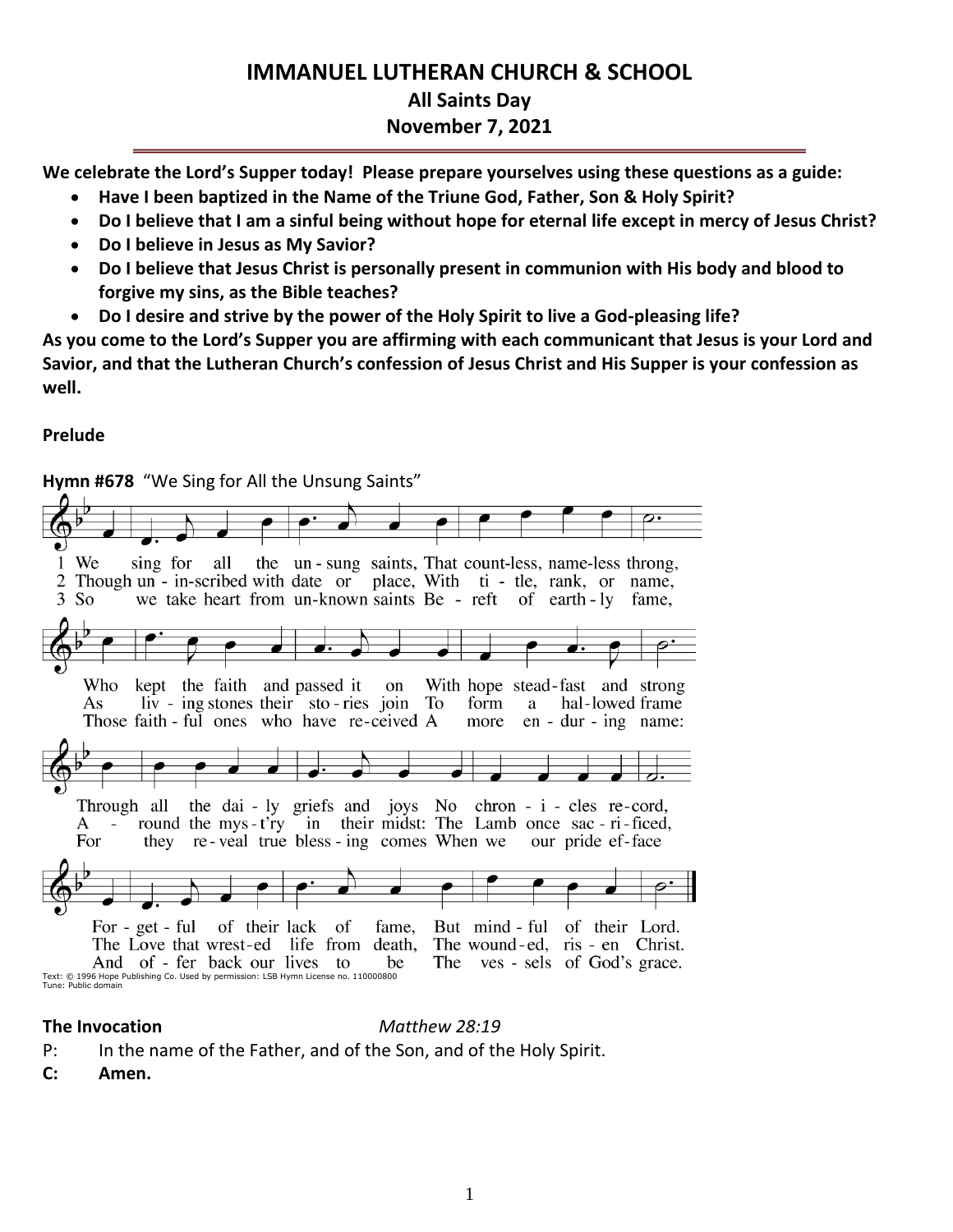## **The Confession of Sins**

- P: Beloved in the Lord! Let us draw near with a true heart and confess our sins unto God, our Father, beseeching Him in the name of our Lord Jesus Christ to grant us forgiveness.
- P: Our help is in the name of the Lord.
- **C: Who made heaven and earth.**
- P: I said, I will confess my transgressions unto the Lord.
- **C: And You forgave the iniquity of my sin.**
- P: O almighty God, merciful Father,
- **All: I, a poor miserable sinner, confess unto You all my sins and iniquities with which I have ever offended You and justly deserve Your temporal and eternal punishment, but I am heartily sorry for them and sincerely repent of them, and I pray You of Your boundless mercy and for the sake of the holy, innocent, bitter, sufferings and death of Your beloved Son, Jesus Christ, to be gracious and merciful to me, a poor sinful being.**

## **The Word of Absolution**

- P: Upon this your confession, I, by virtue of my office, as a called and ordained servant of the Word, announce the grace of God unto all of you, and in the stead and by the command of my Lord Jesus Christ, I forgive you all your sins in the name of the Father and of the Son and of the Holy Spirit.
- **C: Amen.** (*Please be seated.*)

## **Introit**

- P: Let them thank the Lord for His steadfast love, for His wondrous works to the children of men! Oh give thanks to the Lord, for He is good, for His steadfast love endures forever! Let the redeemed of the Lord say so, whom He has redeemed from trouble. He raises up the needy out of affliction and makes their families like flocks. The upright see it and are glad, and all wickedness shuts its mouth.
- **All: Glory be to the Father and to the Son and to the Holy Spirit; as it was in the beginning, is now and will be forever. Amen.**

## **The Kyrie**

**C: Lord, have mercy upon us. Christ, have mercy upon us. Lord, have mercy upon us.**

## **The Gloria in Excelsis**

- P: Glory be to God on high:
- **C: And on earth peace, good will toward men. We praise Thee, we bless Thee, we worship Thee, we glorify Thee, we give thanks to Thee for Thy great glory. O Lord God, heav'nly King, God the Father Almighty. O Lord, The only-begotten Son, Jesus Christ; O Lord God, Lamb of God, Son of the Father, that takest away the sin of the world, have mercy upon us. Thou that takest away the sin of the world, receive our prayer. Thou that sittest at the right hand of God the Father, have mercy upon us. For Thou only art holy; Thou only art the Lord. Thou only, O Christ, with the Holy Ghost, art most high in the glory of God the Father. Amen.**

## **The Salutation**

- P: The Lord be with you.
- **C: And with Thy Spirit.**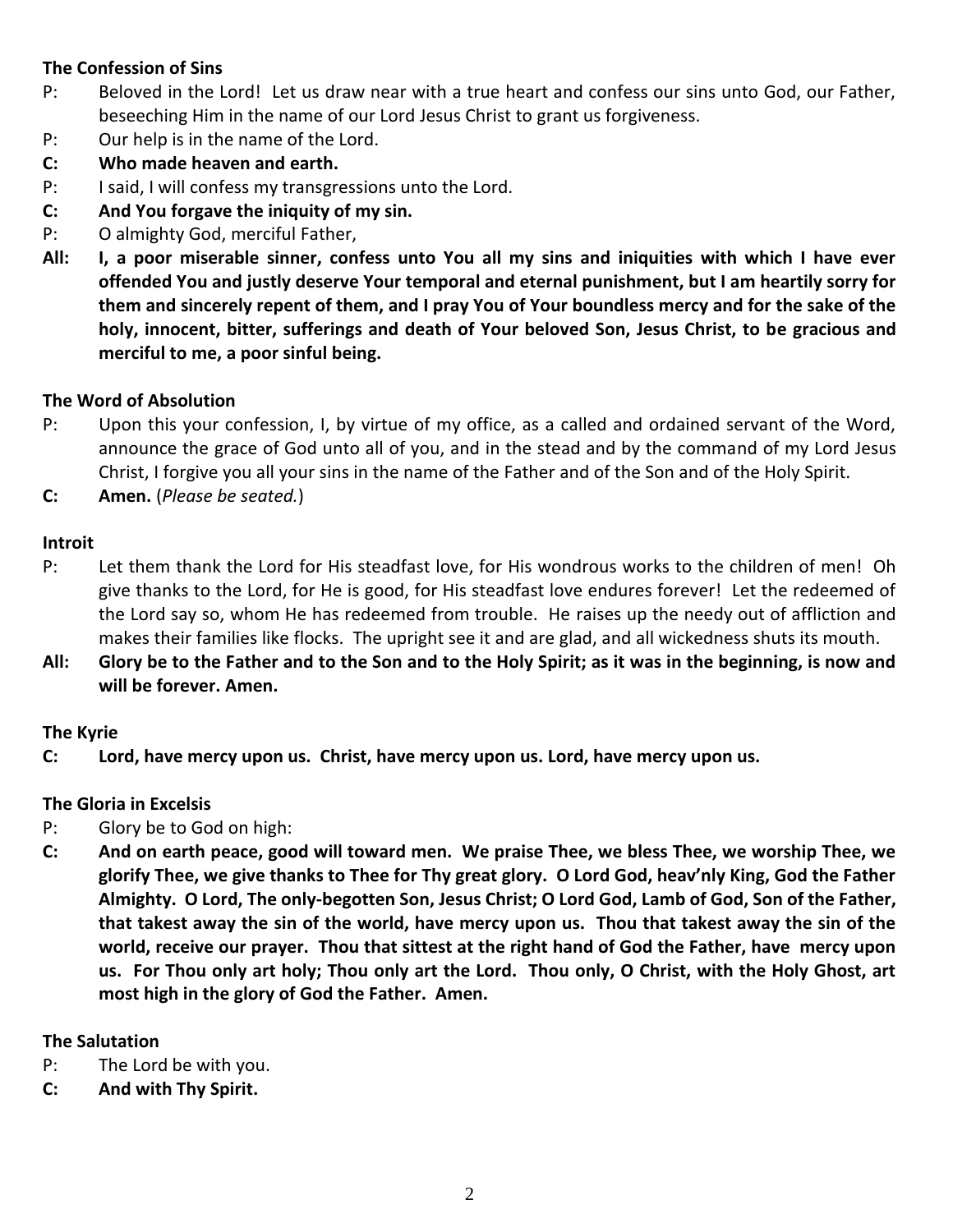## **The Collect for the Day**

- P: Let us pray:
- **C: Almighty and ever-living God, You have given exceedingly great and precious promises to those who trust in You. Grant us so firmly to believe in Your Son Jesus that our faith may never be found wanting; through the same Jesus Christ, our Lord, who lives and reigns with You and the Holy Spirit, one God, now and forever.**
- **C: Amen.**

## **The First Reading –** Revelations 7:9-17

 $9$  After this I looked, and there before me was a great multitude that no one could count, from every nation, tribe, people and language, standing before the throne and before the Lamb. They were wearing white robes and were holding palm branches in their hands.

 $10$  And they cried out in a loud voice: "Salvation belongs to our God, who sits on the throne, and to the Lamb."

 $11$  All the angels were standing around the throne and around the elders and the four living creatures. They fell down on their faces before the throne and worshiped God,  $^{12}$  saying:

"Amen! Praise and glory and wisdom and thanks and honor

and power and strength be to our God for ever and ever.

Amen!"

 $13$  Then one of the elders asked me, "These in white robes—who are they, and where did they come from?"  $14$  I answered, "Sir, you know." And he said, "These are they who have come out of the great tribulation; they have washed their robes and made them white in the blood of the Lamb.

 $15$  Therefore, "they are before the throne of God and serve him day and night in his temple; and he who sits on the throne will shelter them with his presence.

 $16$  'Never again will they hunger; never again will they thirst. The sun will not beat down on them,' nor any scorching heat.

 $17$  For the Lamb at the center of the throne will be their shepherd; 'he will lead them to springs of living water.' 'And God will wipe away every tear from their eyes.'"

L: This is the Word of the Lord.

## **C: Thanks be to God.**

## **The Gradual**

**All: These are the ones coming out of the great tribulation. They have washed their robes and made them white in the blood of the Lamb. Blessed are those whose strength is in You, in whose heart are the highways to Zion.**

## **The Epistle Reading -** 1 John 3:1-3

<sup>1</sup>See what great love the Father has lavished on us, that we should be called children of God! And that is what we are! The reason the world does not know us is that it did not know him.

 $2$  Dear friends, now we are children of God, and what we will be has not yet been made known. But we know that when Christ appears, we shall be like him, for we shall see him as he is.

 $3$  All who have this hope in him purify themselves, just as he is pure.

- L: This is the Word of the Lord.
- **C: Thanks be to God.**

**Special Music:** "Jerusalem, My Happy Home" *Solo- Michaela Farnsworth*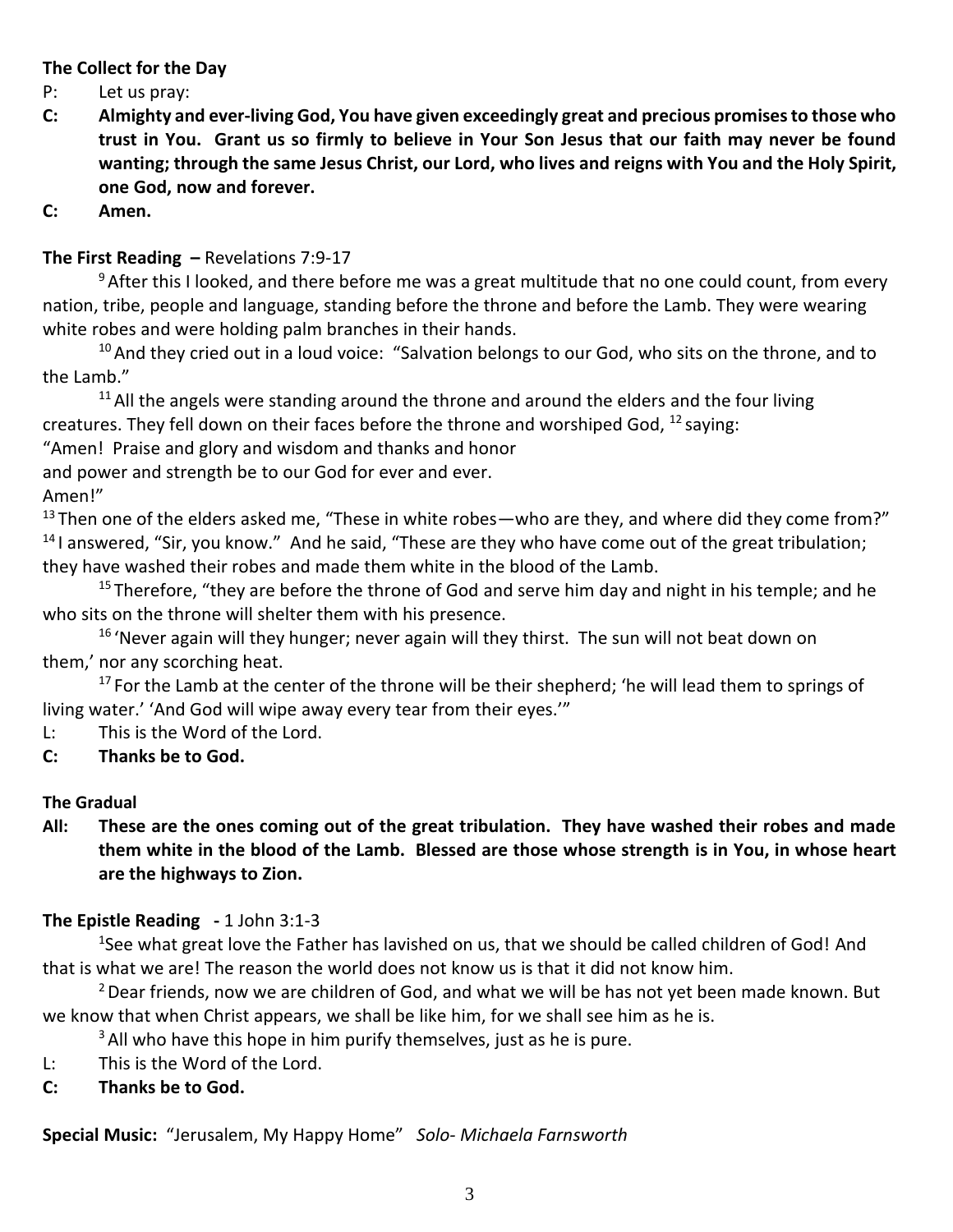## **Alleluia and Verse**

All: Alleluia. Alleluia. Alleluia.

P: The Holy Gospel according to St. Matthew the  $5<sup>th</sup>$  chapter.

## **C: Glory be to Thee, O Lord!**

 $1$  Now when Jesus saw the crowds, he went up on a mountainside and sat down. His disciples came to him, <sup>2</sup> and he began to teach them. He said:  $3\text{ }\textdegree$  Blessed are the poor in spirit, for theirs is the kingdom of heaven.

<sup>4</sup> Blessed are those who mourn, for they will be comforted.

<sup>5</sup> Blessed are the meek, for they will inherit the earth.

 $6$  Blessed are those who hunger and thirst for righteousness,

## for they will be filled.

 $7$  Blessed are the merciful, for they will be shown mercy.

<sup>8</sup> Blessed are the pure in heart, for they will see God.

 $9$  Blessed are the peacemakers, for they will be called children of God.

 $10$  Blessed are those who are persecuted because of righteousness, for theirs is the kingdom of

heaven.

 $11$  "Blessed are you when people insult you, persecute you and falsely say all kinds of evil against you because of me.

 $12$  Rejoice and be glad, because great is your reward in heaven, for in the same way they persecuted the prophets who were before you.

- P: This is the Gospel of our Lord.
- **C: Praise to you, O Christ!**

**Special Music:** "That Promised Land" *Choir*

## **The Nicene Creed**

**All: I believe in one God, the Father almighty, maker of heaven and earth and of all things visible and invisible. And in one Lord Jesus Christ, the only-begotten Son of God, begotten of his Father before all worlds, God of God, Light of Light, very God of very God, begotten, not made, being of one substance with the Father, by whom all things were made; who for us men and for our salvation came down from heaven and was incarnate by the Holy Spirit of the virgin Mary and was made man; and was crucified also for us under Pontius Pilate. He suffered and was buried. And the third day He rose again according to the Scriptures and ascended into heaven and sits at the right hand of the Father. And He will come again with glory to judge both the living and the dead, whose kingdom will have no end. And I believe in the Holy Spirit, the Lord and giver of life, who proceeds from the Father and the Son, who with the Father and the Son together is worshiped and glorified, who spoke by the prophets. And I believe in one holy Christian and apostolic Church, I acknowledge one Baptism for the remission of sins, and I look for the resurrection of the dead and the life of the world to come. Amen.**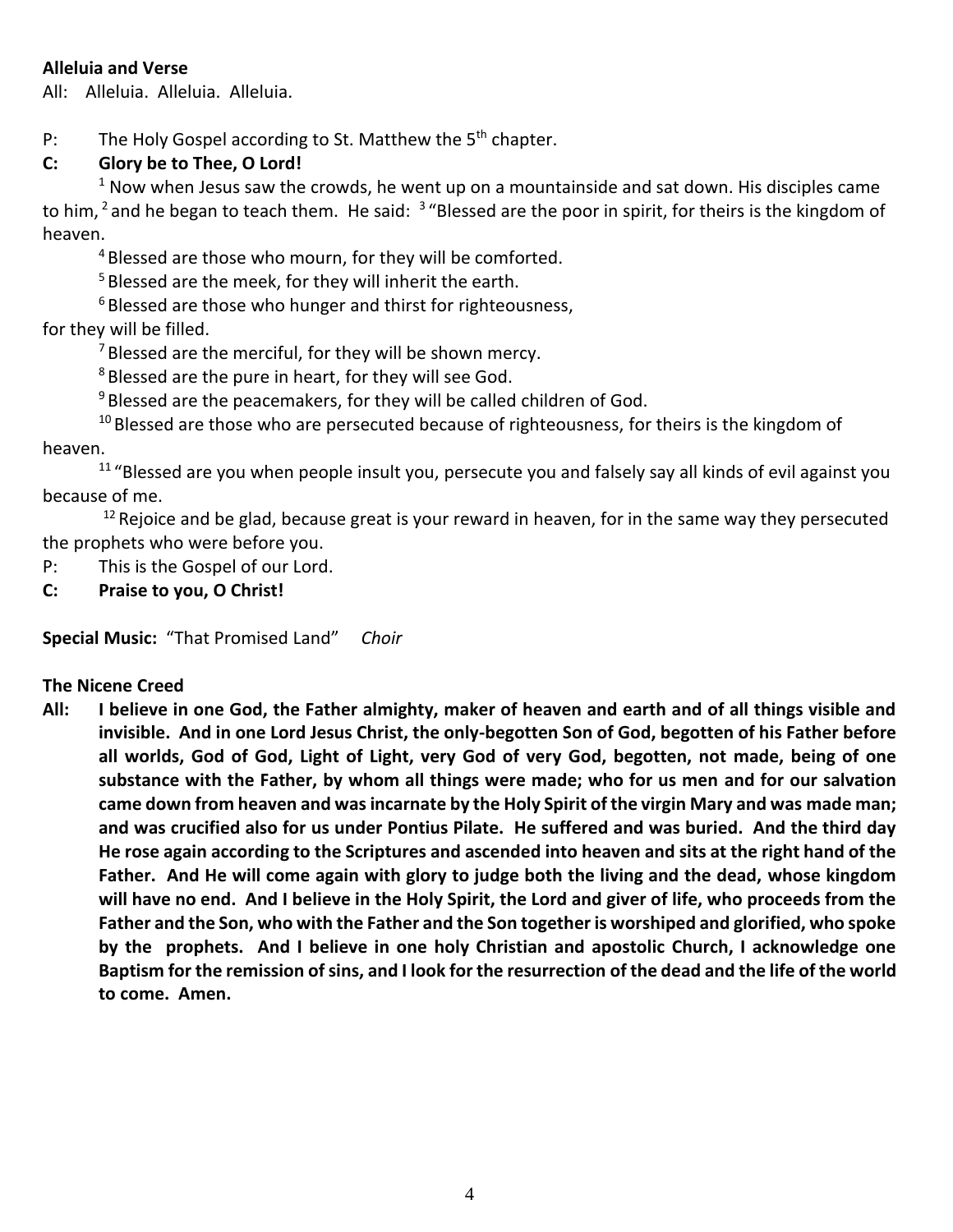

- 5 And when the fight is fierce, the warfare long, Steals on the ear the distant triumph song, And hearts are brave again, and arms are strong. Alleluia! Alleluia!
- 6 The golden evening brightens in the west; Soon, soon to faithful warriors cometh rest; Sweet is the calm of paradise the blest. Alleluia! Alleluia!
- 7 But, lo, there breaks a yet more glorious day: The saints triumphant rise in bright array; The King of Glory passes on His way. Alleluia! Alleluia!
- D 8 From earth's wide bounds, from ocean's farthest coast, Through gates of pearl streams in the countless host, Singing to Father, Son, and Holy Ghost: Alleluia! Alleluia! Tune and text: Public domain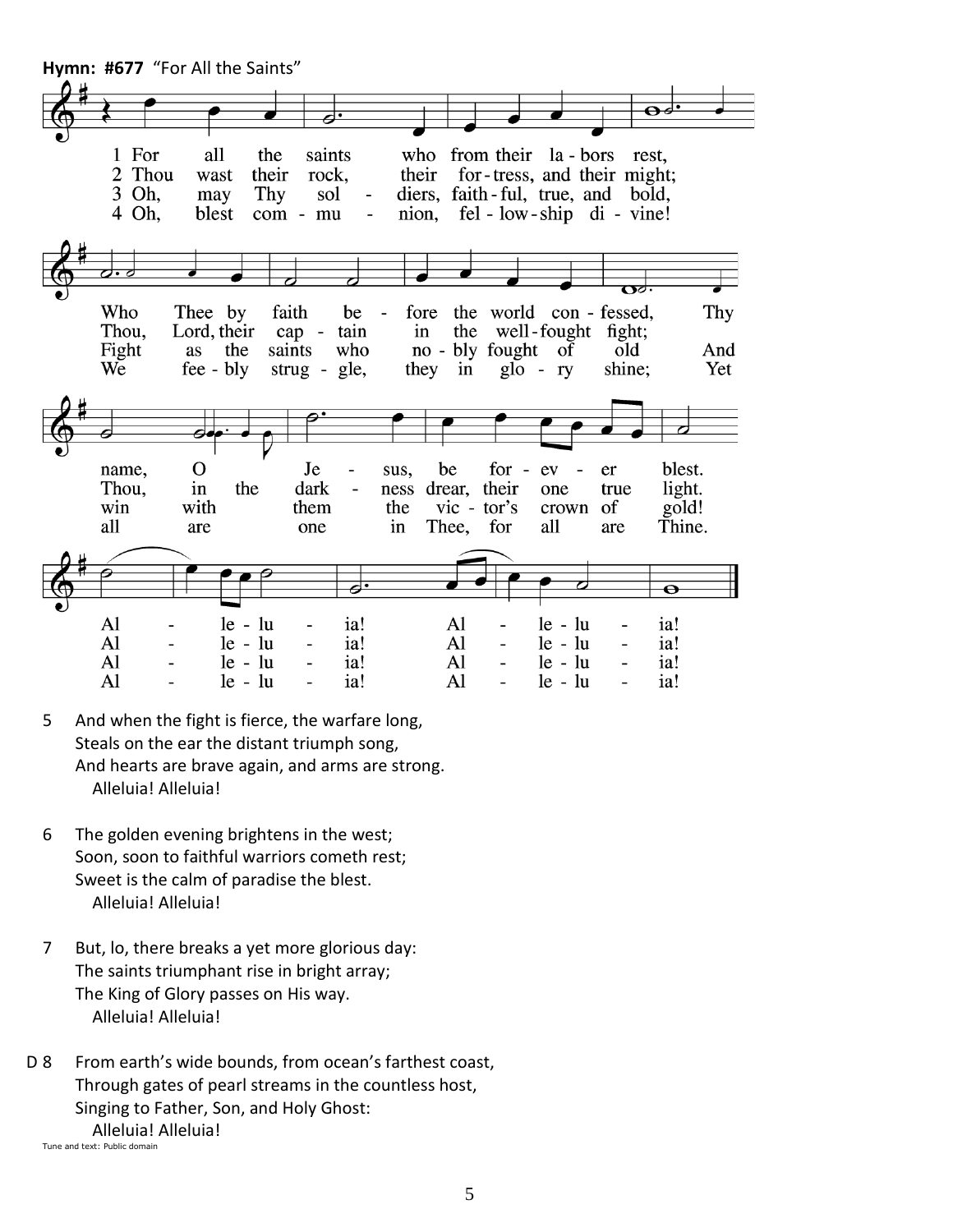**Sermon -** "What do you know about the Beatitudes?" *Matthew 5:1-12*

## **The Offertory**

**All: Create in me a clean heart, O God, and renew a right Spirit within me. Cast me not away from Thy presence, and take not Thy Holy Spirit from me. Restore unto me the joy of Thy Salvation; and uphold me with Thy free Spirit. Amen.**

## **Offering**

(*Please help us keep our attendance numbers accurate by filling out the attendance cards.)*

## **The Prayers**

Peace & comfort for the family of Judy Begley, sister-in-law of Jerry Begley Healing from health problems for Stacy Ochoa, daughter of Sandy Goode Successful knee replacement & healing for Jim Hogue, husband of Kathy Hogue

## **The Prayers (for Commemoration)**

Pastor: O most gracious and holy Lord God, You have deigned to bestow Your holiness upon Your people, declaring us to be saints before Your throne. For Your holy church, the gathering of the saints in heaven and on earth; for the congregations and pastors which faithfully serve the ministry of Word and Sacraments;

## **People: with the glorious company of apostles we praise You.**

- Pastor: For Your glorious creation and all the gifts which we find there; for the governments of the earth, instruments of Your justice and providence;
- **People: with the noble fellowship of prophets we praise You.**
- Pastor: For those who, because of their confession of Your holy name, are being slandered, ridiculed and persecuted; for those in peril for the sake of Your truth and Your Word;
- **People: with the white-robed army of martyrs we praise You.**
- Pastor: For the merciful good works done in Your name which You accomplish in us; for the saints who are before Your throne and serve You day and night in the temple;
- **People: throughout the world the holy Church acclaims You.**
- Pastor: Mercifully grant that in Christ Your saints may find love, hope, justice, and peace. For these and all gifts,
- **People: let us give thanks to the Lord.**
- Pastor: With all Your saints, of heaven and earth, of today and ages past, we pray:

## **People: "BLESSING AND GLORY AND WISDOM AND THANKSGIVING AND HONOR AND POWER AND MIGHT BE TO OUR GOD FOR EVER AND EVER! AMEN." [Rev. 7:12]**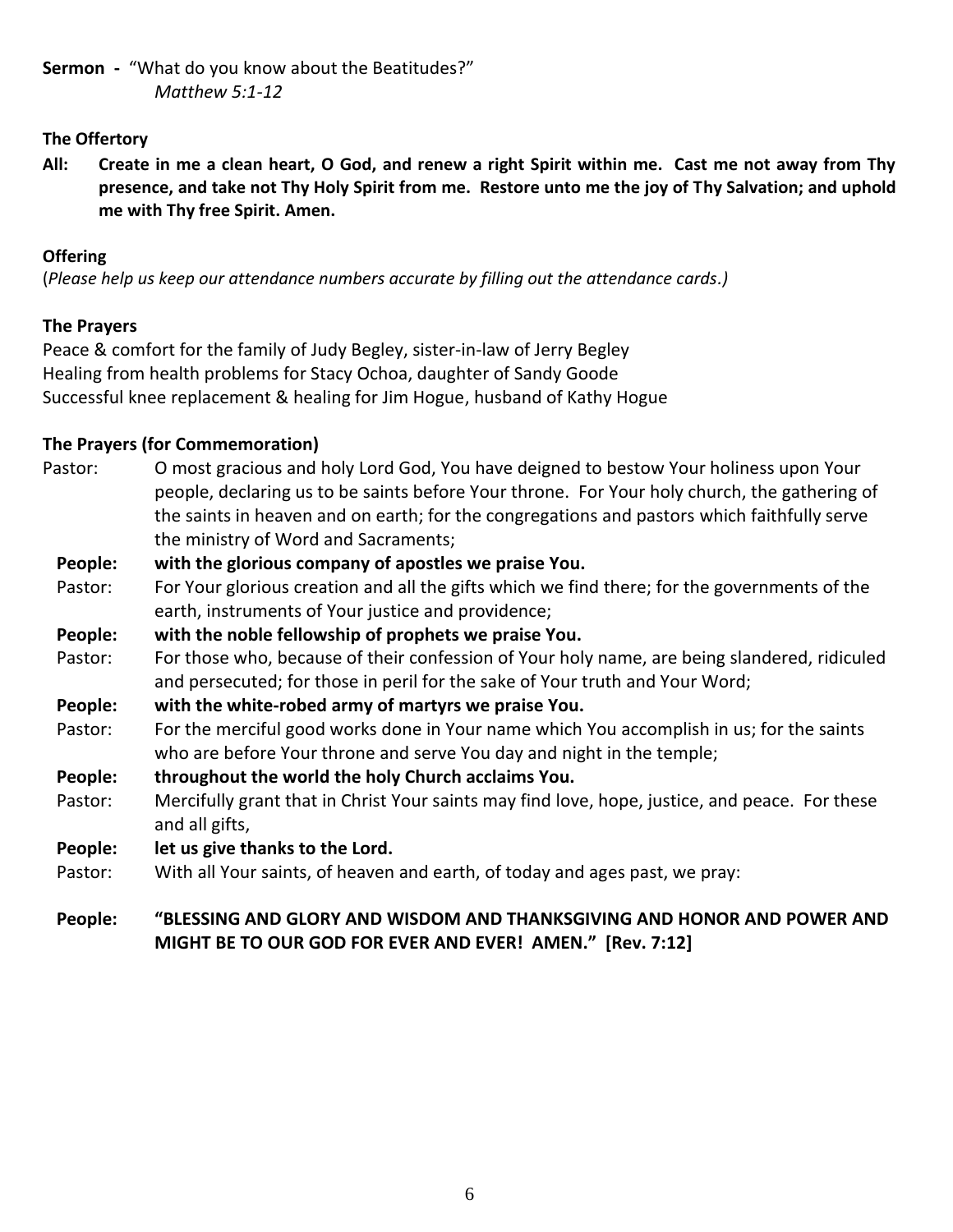## **COMMEMORATION OF THE FAITHFUL DEPARTED:**

*Joseph Baamonde, Jr. Blaine Brown Elsie Brusick Martha Clark Earl Holstein Christine Jones Michael Jorden Athlee Muehlnickel Mary Lou Nash Tedd Ruiz (Webb) Keith Stallings*

(We also remember in our hearts those unlisted deaths of those that occurred this past year.)

## **The Lord's Prayer**

**All: Our Father who art in heaven, hallowed be Thy name, Thy kingdom come, Thy will be done on earth as it is in heaven. Give us this day our daily bread; and forgive us our trespasses as we forgive those who trespass against us; and lead us not into temptation, but deliver us from evil. For thine is the kingdom and the power and the glory forever and ever. Amen.**

## **The Words of Institution** *Matthew 26:26-28*

**P:** Our Lord Jesus Christ, on the night when He was betrayed, took bread, and when He had given thanks, he broke it and gave it to the disciples and said: "Take, eat; this is My body, which is given for you. This do in remembrance of Me." In the same way also He took the cup after supper, and when He had given thanks, He gave it to them, saying: "Drink of it, all of you; this cup is the New Testament in My blood, which is shed for you for the forgiveness of sins. This do, as often as you drink it, in remembrance of Me."

## **Pax Domini**

- P: The peace of the Lord be with you always.
- **C: Amen.**

## **Agnus Dei**

**C: O Christ, Thou Lamb of God, that takest away the sin of the world, have mercy upon us. O Christ, Thou Lamb of God, that takest away the sin of the world, have mercy upon us. O Christ, Thou Lamb of God, that takest away the sin of the world, grant us Thy peace. Amen.**

## **Distribution**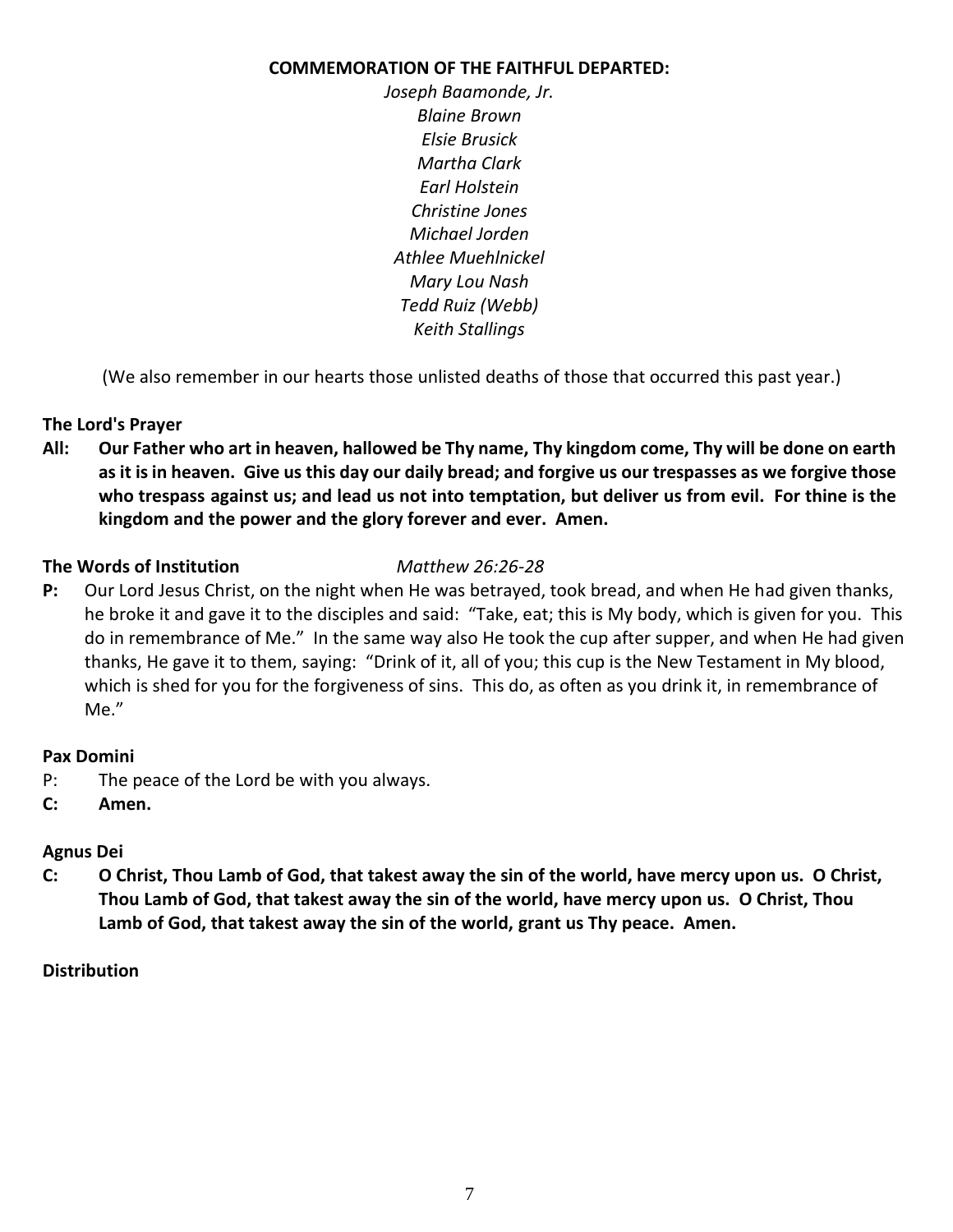**Distribution Hymn: #618** "I Come, O Savior, to Thy Table"



Text: © 1941 Concordia Publishing House. Used by permission: LSB Hymn License no. 110000800

#### **Nunc Dimittis**

**C: Lord, now lettest Thou Thy servant depart in peace according to Thy word, for mine eyes have seen Thy salvation, which Thou hast prepared before the face of all people, a light to lighten the Gentiles and the glory of Thy people Israel. Glory be to the Father and to the Son and to the Holy Ghost; as it was in the beginning, is now, and ever shall be, world without end. Amen**

## **Thanksgiving**

- P: O give thanks unto the Lord, for He is good,
- **C: and His mercy endureth forever.**
- P: Let us pray.

We give thanks to You, almighty God, that You have refreshed us through this salutary gift, and we implore You that of Your mercy You would strengthen us through the same in faith toward You and in fervent love toward one another; through Jesus Christ, Your Son, our Lord, who lives and reigns with You and the Holy Spirit, one God, now and forever.

**C: Amen.**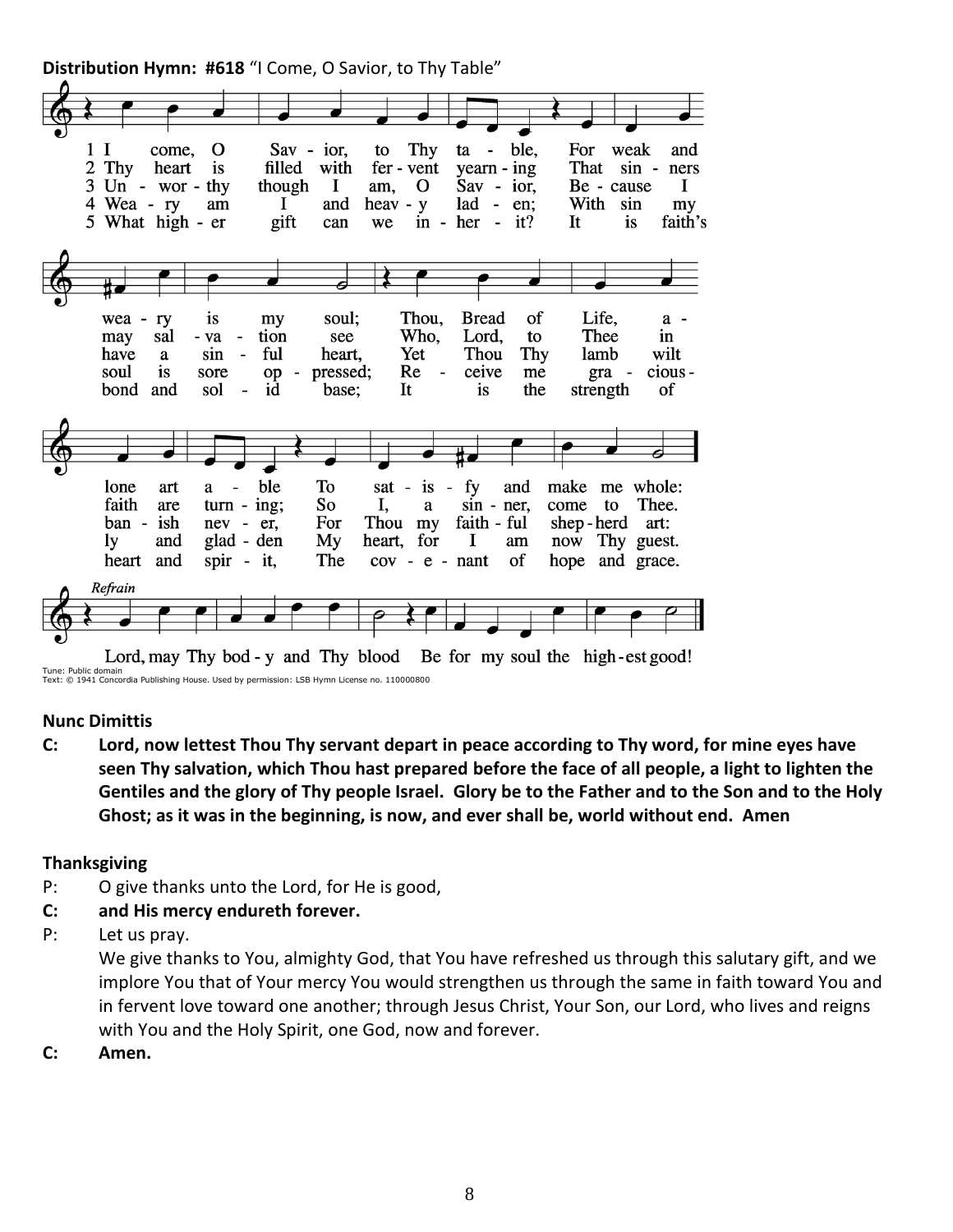## **Salutation and Benedicamus**

- P: The Lord be with you**.**
- **C: And with thy spirit.**
- P: Bless we the Lord.
- **C: Thanks be to God.**

## **The Benediction**

- P: The Lord bless you and keep you. The Lord make His face shine upon you and be gracious unto you. The Lord lift up His countenance upon you and give you peace.
- **C: Amen, Amen, Amen!**

**Closing Hymn #672** "Jerusalem the Golden"

| - en, With milk<br>1 Je - ru - sa - lem the gold<br>and hon - ey blest—                         |
|-------------------------------------------------------------------------------------------------|
| Zi<br>on Sounds forth<br>joy - ful song,<br>2 With-in those walls of<br>the<br>$\sim 10^{-1}$   |
| Da<br>vid, The<br>3 A - round the throne of<br>saints, from care re-leased,<br>$\sim 10^{-1}$   |
| try, The home of God's e - lect!<br>$\triangle$ 4 O sweet and bless - ed coun<br>$\sim$ $ \sim$ |
|                                                                                                 |
|                                                                                                 |
|                                                                                                 |
|                                                                                                 |
| $\sigma f$<br>sal - va - tion, The place of peace and<br>The prom - ise<br>rest—                |
|                                                                                                 |
| saints join with<br>the an - gels And all the mar - tyr<br>As<br>throng.                        |
| their songs of tri - umph To cel - e - brate<br>Raise loud<br>the<br>feast.                     |
| sweet and bless - ed coun - try That faith - ful hearts ex - pect!<br>O                         |
|                                                                                                 |
|                                                                                                 |
|                                                                                                 |
|                                                                                                 |
| What joys a - wait<br>We know not, oh, we<br>know<br>there:<br>not<br>us                        |
| The day - light is<br>The Prince is<br>ev - er<br>with them;<br>se - rene;                      |
| They sing to Christ their lead - er,<br>Who con - quered in<br>the<br>fight,                    |
| To<br>that $e$ - ter - nal<br>In mer - cy, Je - sus, bring<br>us<br>rest                        |
|                                                                                                 |
|                                                                                                 |
|                                                                                                 |
|                                                                                                 |
| $ra - dian - cy$ of $glo - ry$ ,<br>The<br>The<br>bliss be - yond com - pare!                   |
| Shines bright with glo - rious sheen.<br>$cit - y$ of<br>the bless - ed<br>The                  |
| Their gleam - ing robes<br>Who won for them for - ev - er<br>of white.                          |
| and<br>God the Fa - ther<br>And<br>Spir - it, ev - er<br>blest.<br>With You                     |
| Text and tune: Public domain                                                                    |

**Altar flowers are placed to the glory of God and Thanks for God's Blessings on the 60th anniversary of Larry & Helen Lewis and in honor of the birthday of Olivia Anton, grand-daughter of Bill & Jackie Anton.**

*Services will be live-streamed and a recording of service will be posted by the end of the day.* 

## *Please keep the church office updated on prayers that have been asked to be kept on indefinitely, military and ones for continued healing or cancer treatments*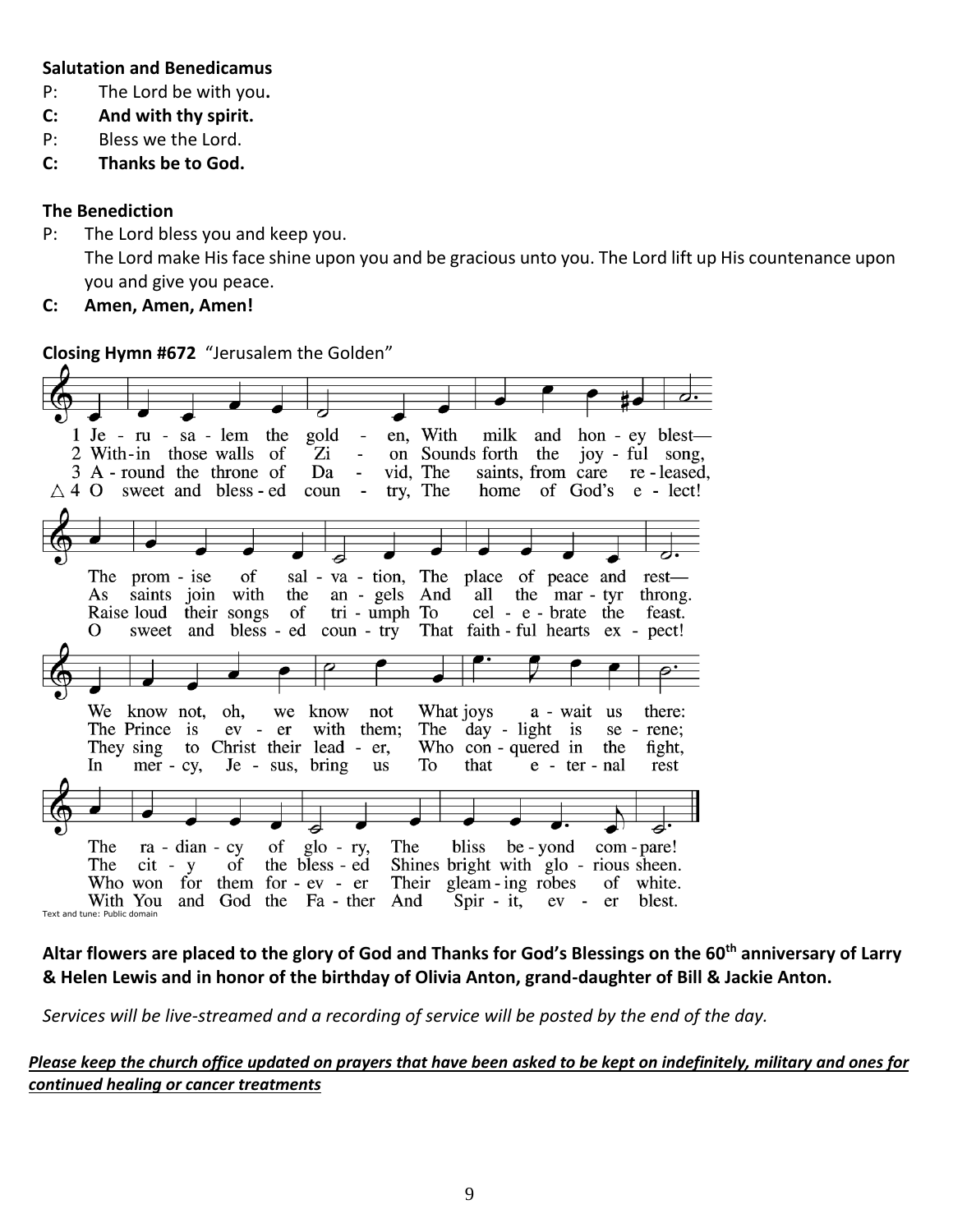#### **Continued Prayers**

We pray to God our Lord for the new Hispanic Mission in Immanuel and that through the Holy Spirit he will give us guidance to share the Gospel with new families. For the safety of the missionaries kidnapped in Haiti

Employment for those struggling to find a job

#### **Healing**

Isabelle Finger Lise Seedroff Lindy, friend of Trish Smith Shirley Barberg, mother of Kathy Hogue Ray Dempsey Joyce Burmeister, cousin of Kathy Begley Jeff Elliott, Jr.

#### **Battling with Cancer or Serious Illness**

Richard Seedroff Barbara Knott Amber, mother of Emma Bieske Yvonne Lenzen, grandmother of Grace Sierra Gloria McNail, aunt of Susan Tumlin Cheryl Ford Pat, suffering with dementia, Aunt of Beth Hutches Joann, friend of Beth Hutches Anona, friend of Susan Tumlin Carol, sister of Trish Smith Cathy Nichols with terminal cancer, mother of Cathy Wilson Raymond, brother of Barbara LaVere David, brother of Larry Habeck Barbara LaVere Tracy, cousin of Jacquelyn Hahn Lisa Steinbrueck, niece of the Steinbrueck's Alan Sparks Don Swisher, step-father of Larry Habeck Bill, (w/brain cancer) uncle of Brian Littrel David Parkinson, brother of Betty Loraamm Tom Meyferth

#### **PRAYERS FOR THOSE SERVING OUR COUNTRY Safety for… and strength for families:**

Matthew Reikowski as he is deployed on the Carl S. Vinson Logan Crouse, US Army, great-nephew of Joan Crouse, stationed at Ft. Campbell in NC Carson Crouse, US Army, great-nephew of Joan Crouse, stationed at Ft. Bragg Samuel Drake, Captain stationed at Holloman AFB in Alamogordo, NM, son of Kerry Drake Xander Ritter, USMC, deployed to Okinawa, Japan Matthew Albers, Major in USAF and in command in Sacramento, CA, son of Deb Albers Gavin Mattson, para-rescue man, stationed in the Panhandle of FL, grandson of Edith Mattson Jeremy Brockmeier (USMC) & family, stationed in South Korea, son of Jerry and Janice Brockmeier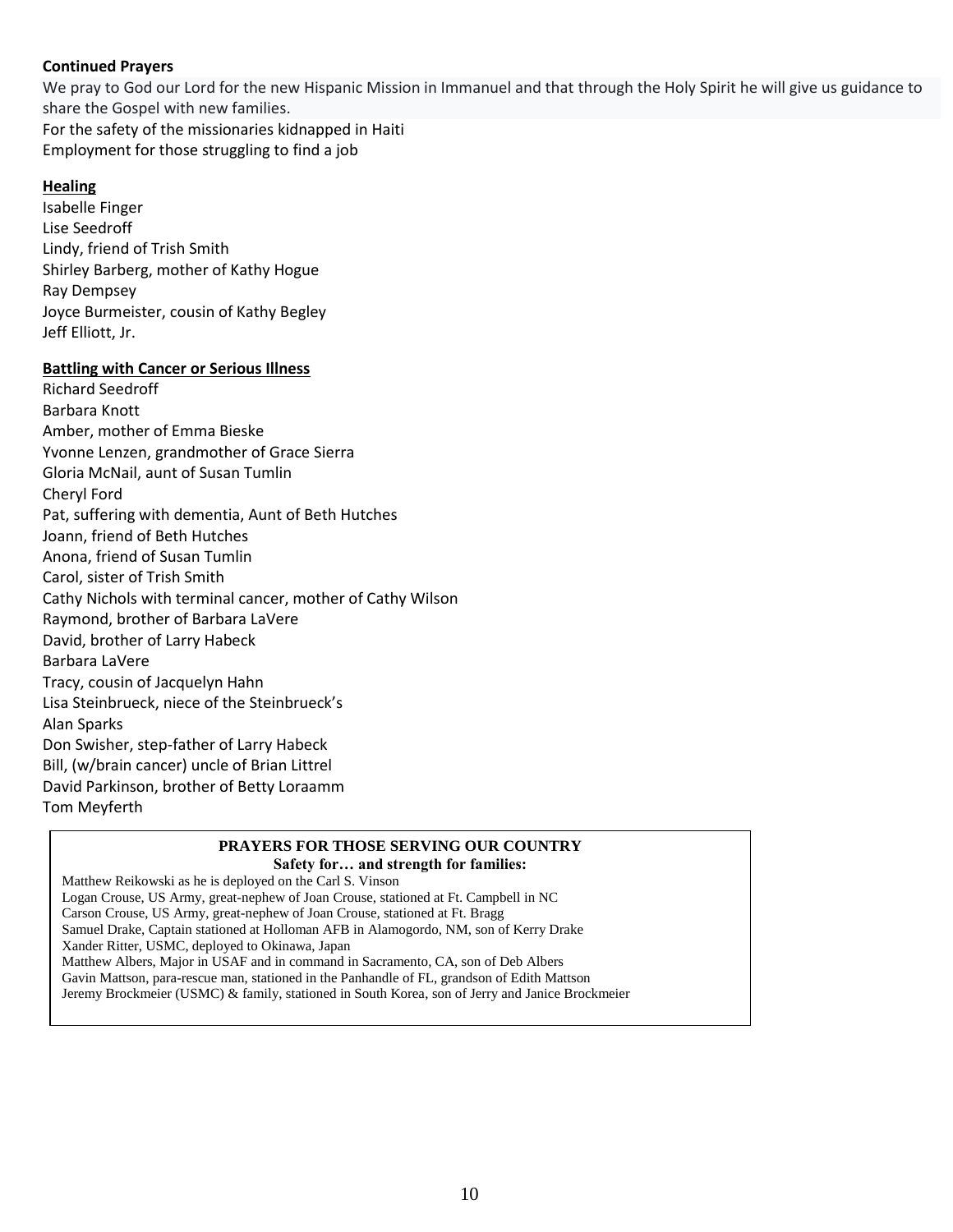#### **PRAYERS FOR OUR FAMILIES**

Sunday: Cathy Gustavus Monday: Joyce Guzel Tuesday: Ian Habeck<br>Wed: Larry & Gal Larry & Gala Habeck Thursday: Sue Hague Friday: Jacquelyn Hahn Saturday: Ciera Hall

#### **PRAYERS FOR OUR SCHOOL STUDENTS & FAMILIES**

Sunday Mason Davis Monday: Adelynn DeLuna Tuesday: Bella DiMedio<br>Wed: Darius Donalds Wed: Darius Donaldson-Dunphy<br>Thurs: Zamora, Zia'Myda, Zoie D Thurs: Zamora, Zia'Myda, Zoie Downes Miles & Vera Drucker Saturday Soniyah Dunn